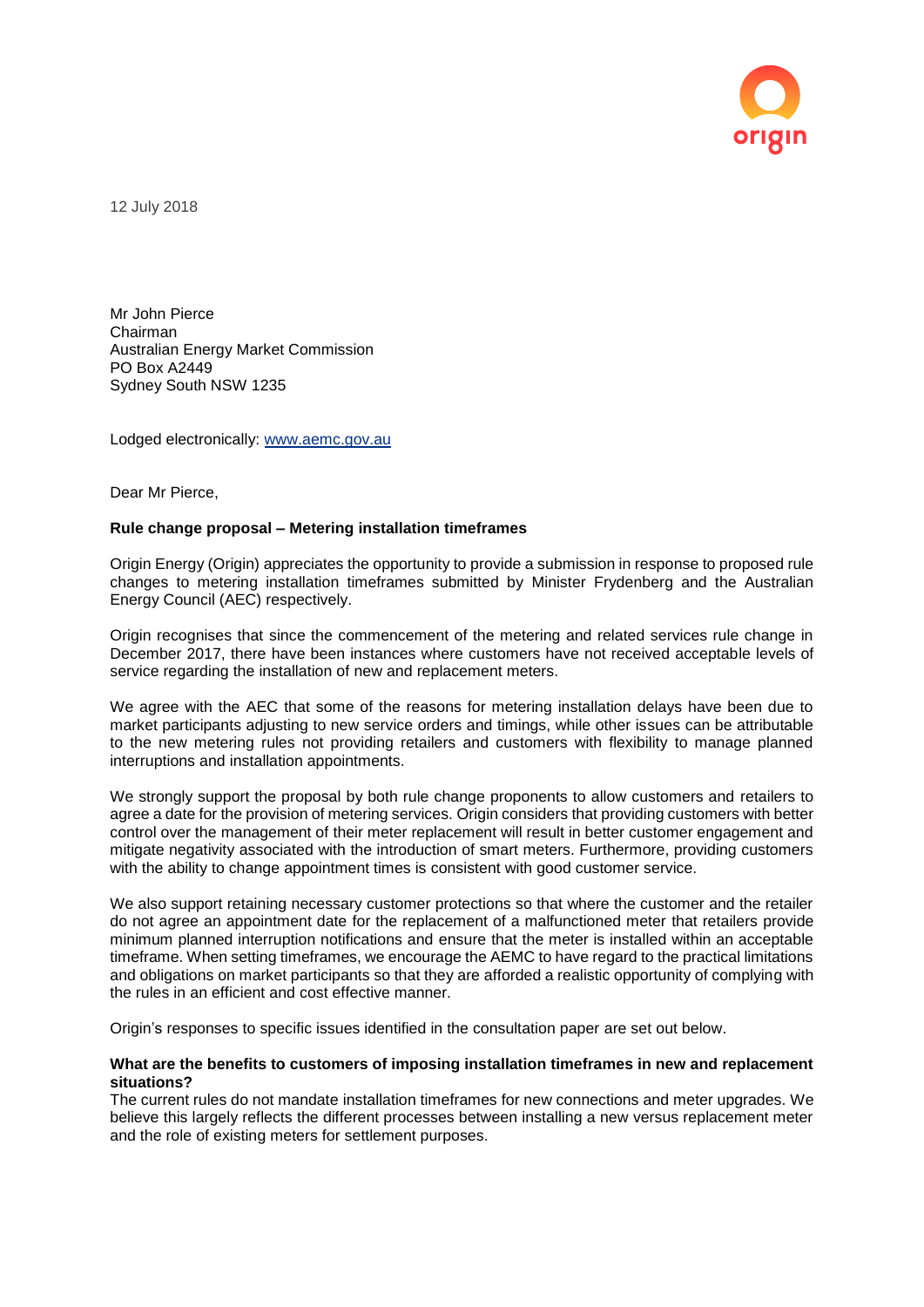With respect to new meter installations, networks have different work flow arrangements. For example, in Queensland, the service and installation arrangements set out in the respective Queensland LNSP connection policies provide for the assignment of a NMI, installation of a meter and energising of the relevant site after the completion of site works.

In the case of NSW, for larger residential developments, the LNSP connection policies require a NMI to be obtained before the connection application and before the commencement of site works. This may result in a NMI being obtained many months before the site has been completed, the meter installed and the site energised.

South Australia and the ACT have different connection policies and work flows again.

As a result, it will be problematic to apply consistent "start the clock" points in time and installation timeframes across different networks and installation types. We believe that as a starting point the application of consistent work flow processes and B2B procedures across networks would support customers and industry better understanding the new arrangements and delivering operational efficiencies. This should be a pre-condition before any consideration of mandating installation timeframes.

Regardless of the different network processes, the key objective should be that customers have the flexibility to agree with their retailer an installation date once all required field works are completed.

## **What are the expected costs of imposing installation timeframes?**

As the AEC point out, a key driver in reducing costs is enabling metering providers and customers to agree and change appointment times at short notice. We agree with the AEC that the strict imposition of a planned interruption timeframe, as currently exists, will add costs to service delivery as identified in their proposal.

#### **Should there be different requirements for different types of installation scenarios and why?**

As the AEC has identified, the rules impose a number of procedural obligations on market participants with respect to the replacement of a meter, especially around nominations, objections and outage notifications.

These procedural obligations do not apply to new and, in some instances, installation upgrades. As a result, applying a consistent timeframe for different installation types will be problematic; especially when some installs require an outage notification and others do not.

# **Should the current timeframe in the NER for the replacement of malfunctioning meters be amended? If so, what is the appropriate timeframe?**

We strongly support the position put forward by the AEC regarding the installation timeframes for the replacement of a malfunctioned meter.

As the AEC highlight, from the point the LNSP sends a Meter Fault Issue Notification to the FRMP, there is about a seven business day period where the respective market participants must follow MSAT nomination and objection notifications. It is not until about ten business days into the process that a FRMP will issue the customer with a planned interruption notification.

We believe the timeframes set out in the AEC submission reflect the operational realities of replacing a meter. Irrespective of whether the AEMC amends timeframes, this will not change how quickly market participants can replace a meter unless the operational processes are more streamlined. For these reasons, we believe the AEC proposed rule change proposes timeframes that provide market participants with a realistic opportunity to comply with the rules.